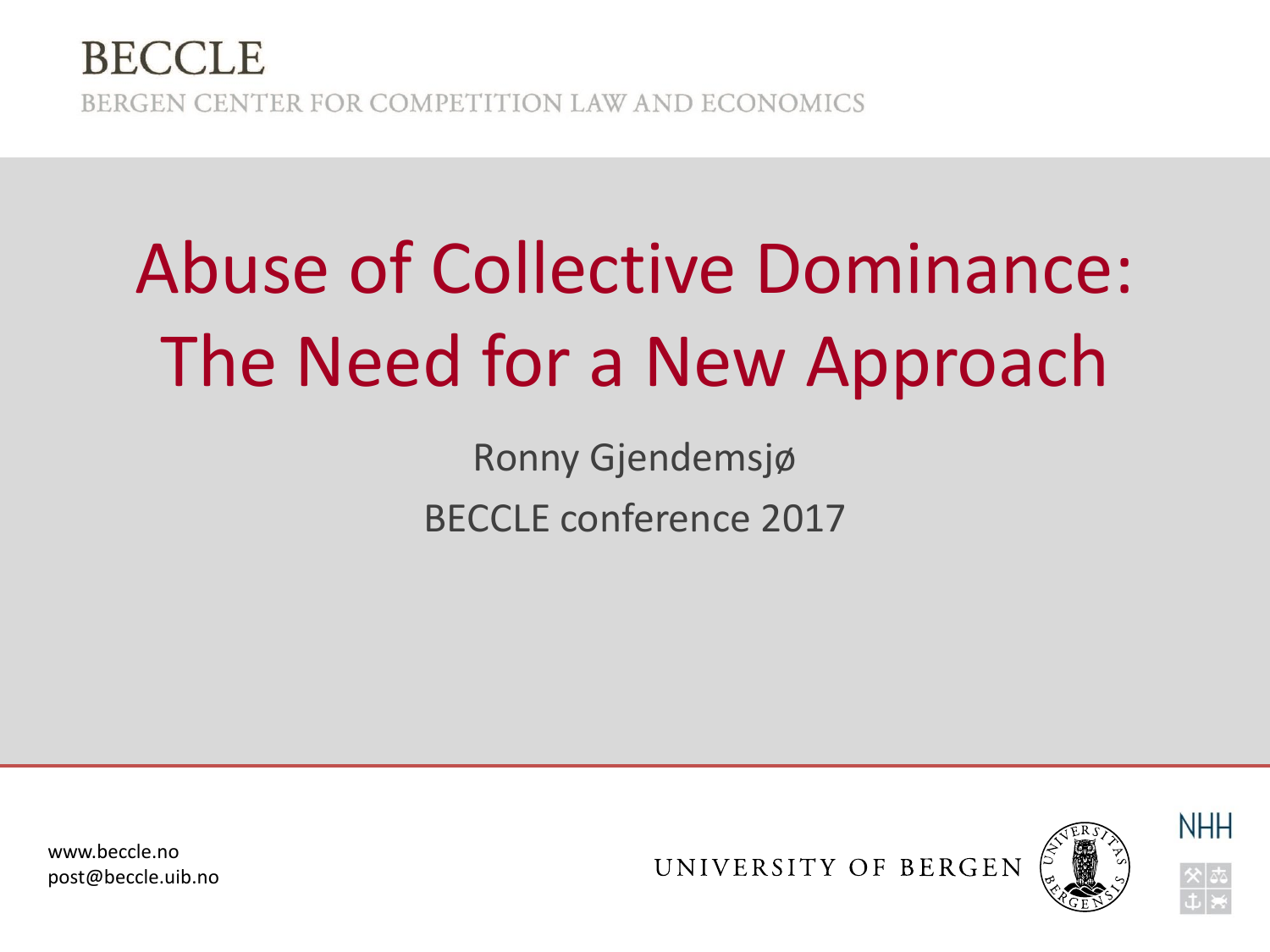#### Introduction

- Topic: The scope for application of Art 102 TFEU (the prohibition of abuse of dominance) on coordinated behaviour in oligopoly markets
- The application of Art 102 on collective dominance as such is established
- The concept of abuse of collective dominance is however underdeveloped
	- We propose a new approach to the concept of abuse in cases concerning collective dominance
		- An approach less connected to traditional single firm abuses

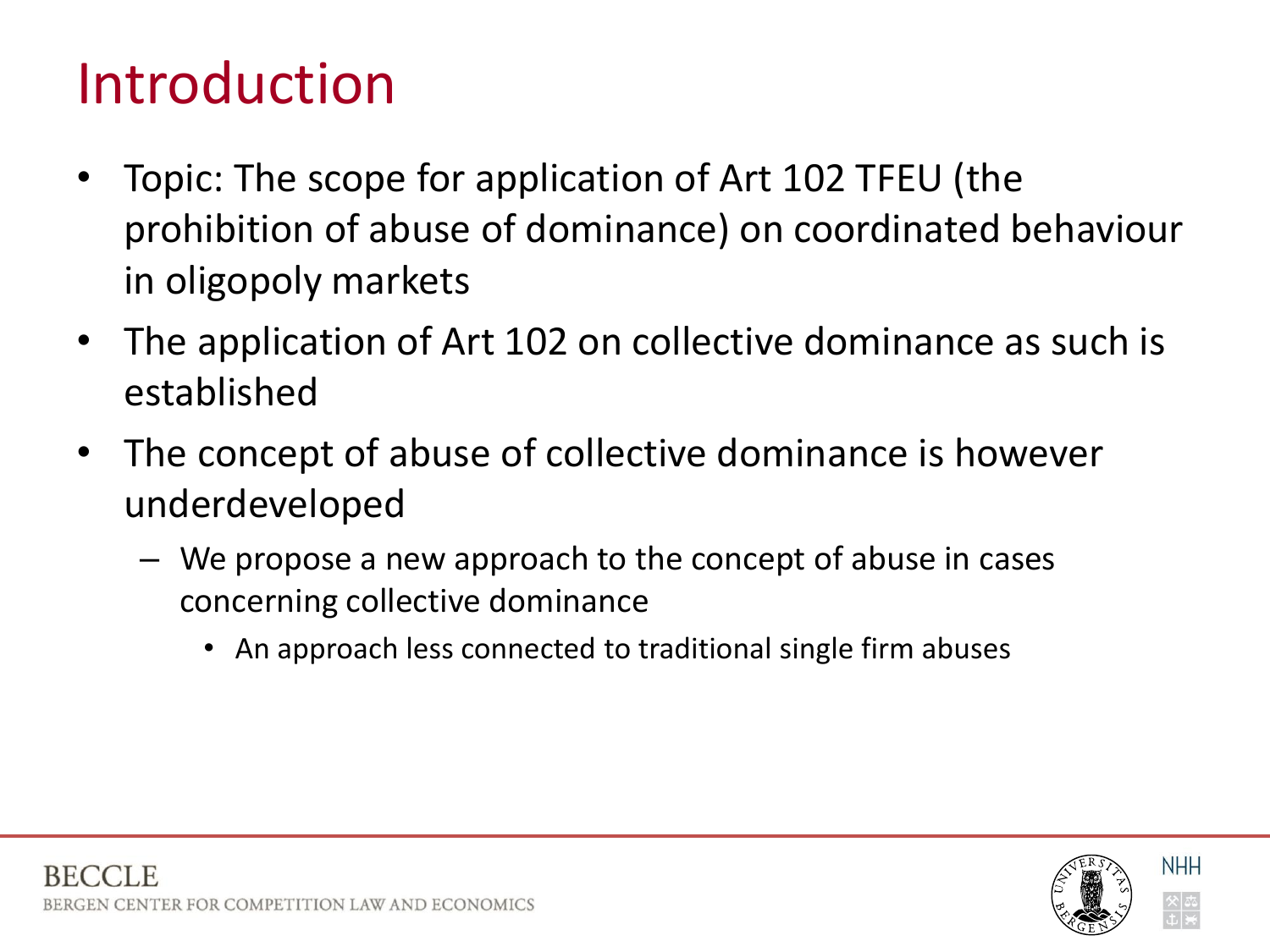#### **Outline**

- The traditional approach
	- The concept of collective dominance in case law
	- Examples of conduct with coordinated effects
	- Case law on abuse of collective dominance
- A new approach to oligopolies and Art. 102 TFEU
	- Demonstrating that 'abuse' is a flexible concept
	- Demonstrating that conduct with coordinated effects which strengthens a collective dominant position may amount to an abuse.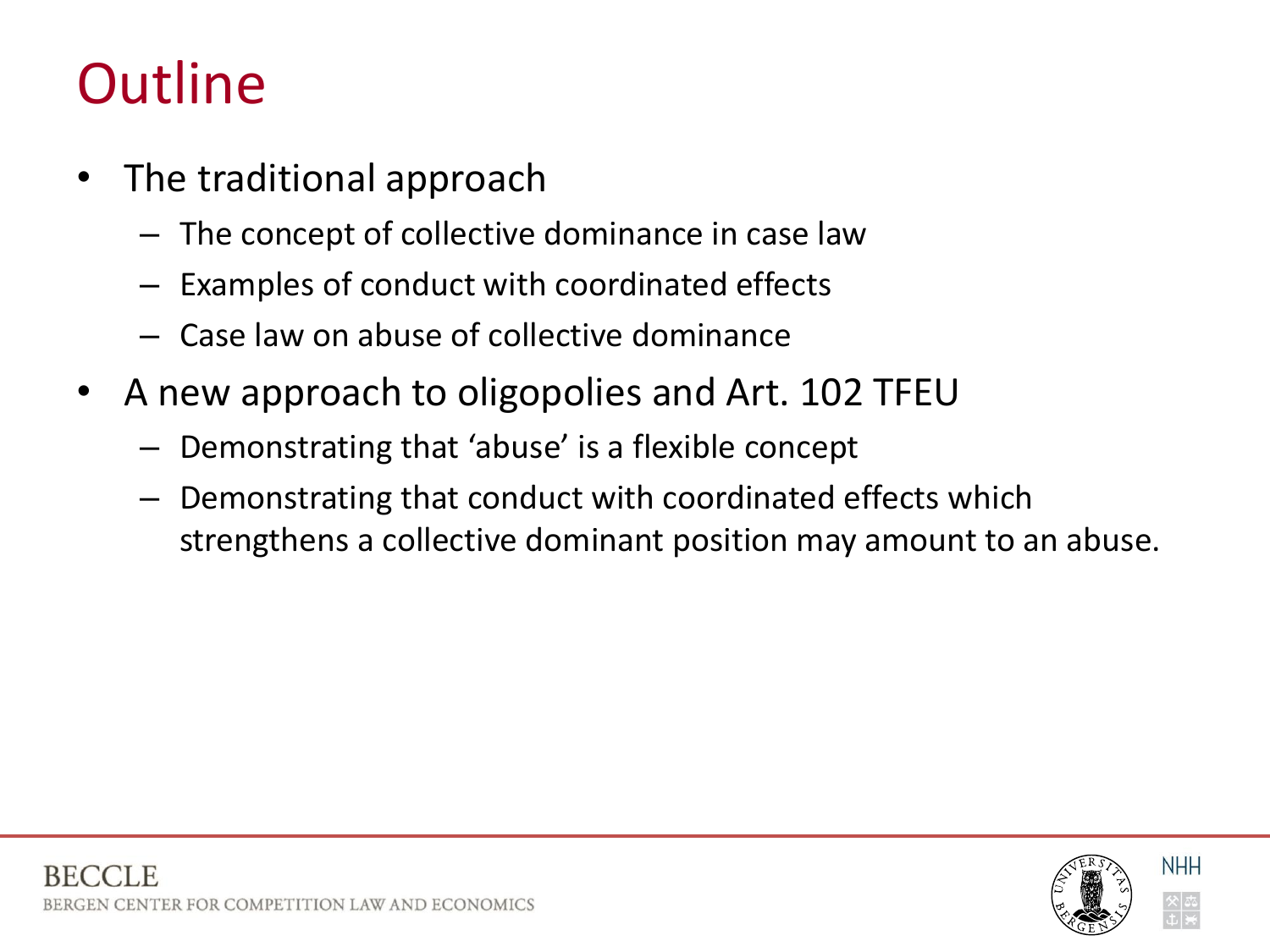#### The traditional approach

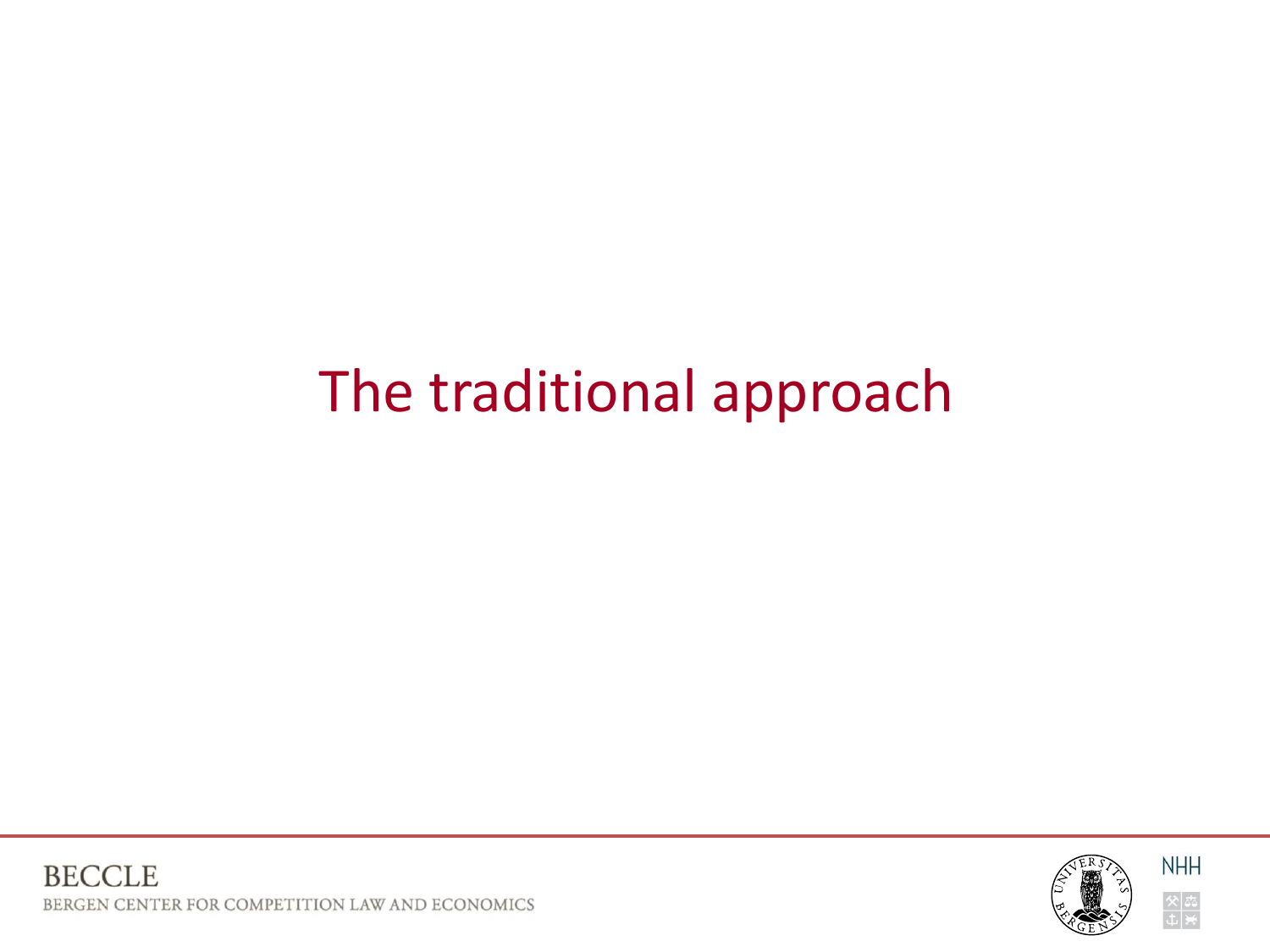### The concept of collective dominance

- The application of Art. 102 TFEU on collective dominance was first acknowledged by the EU Courts in 1992
	- The General Court's judgment in *Italian Flat Glass (*joined cases T-68, 77 & 78/89).
- Several judgments since then applying either Art 102 or the previous merger regulation to collective dominance
	- The previous merger regulation included a dominance criterion
- These judgments apply two (sometimes three) conditions for finding a collective dominant position:
	- The undertakings must be able to adopt a common policy on the market
	- They must be able to act to a considerable extent independently of their competitors, customers and consumers (the traditional dominance test in Art 102)
	- Some judgments refer to a third condition, which is that there must be some kind of an economic link between the undertakings

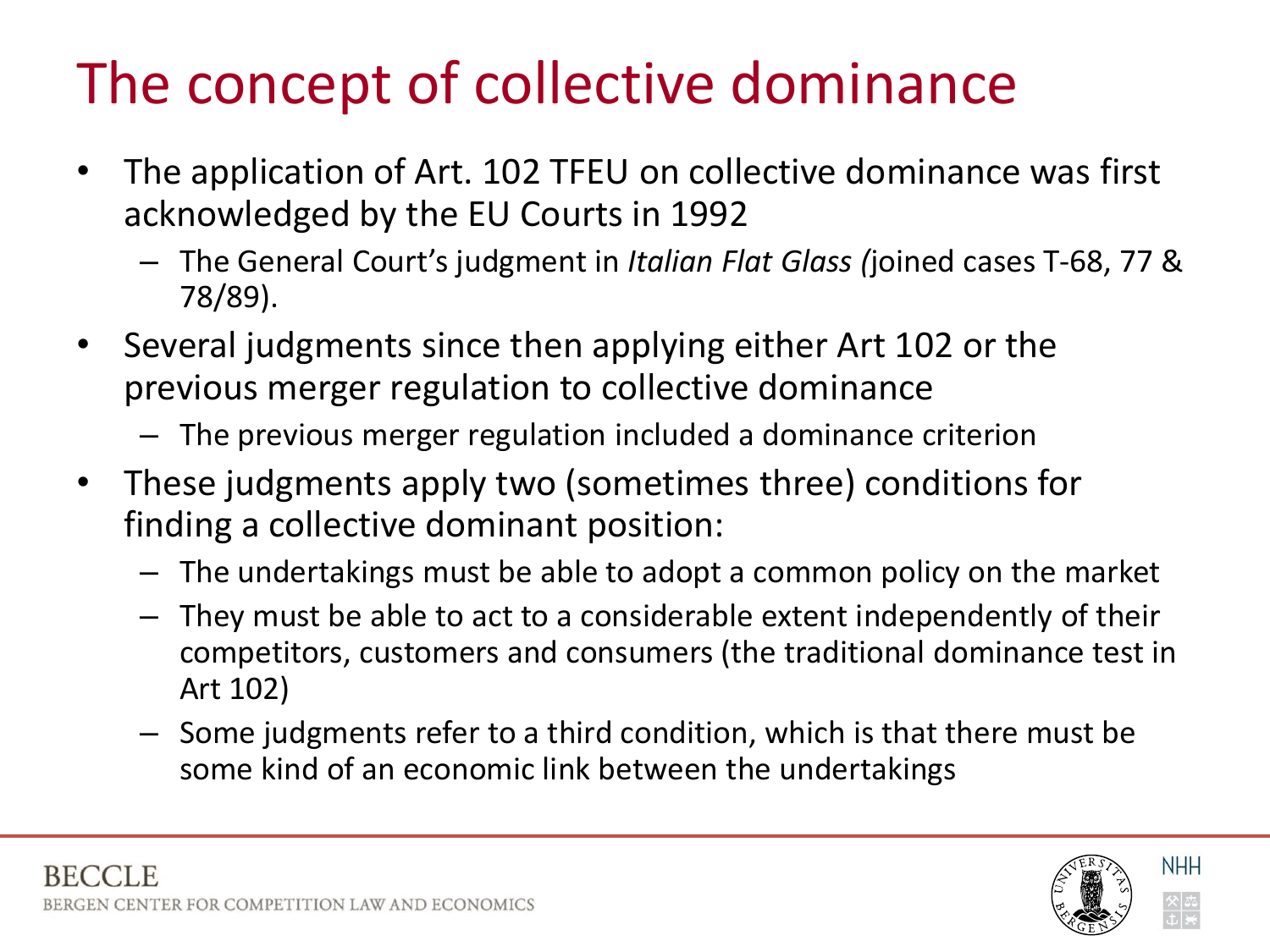### The concept of collective dominance

- In its *Airtours* judgment (case T-342/99) the General Court elaborated on the application of the concept of collective dominance to oligopolistic markets (see para 62)
- The Court presented three conditions for finding collective dominance based on an oligopolistic market structure:
	- High degree of transparency
		- Companies must precisely and quickly be able to become aware of other companies' market conduct
	- Tacit coordination must be sustainable over time
		- Threat of retaliation for deviating companies
	- No or little actual and potential competition

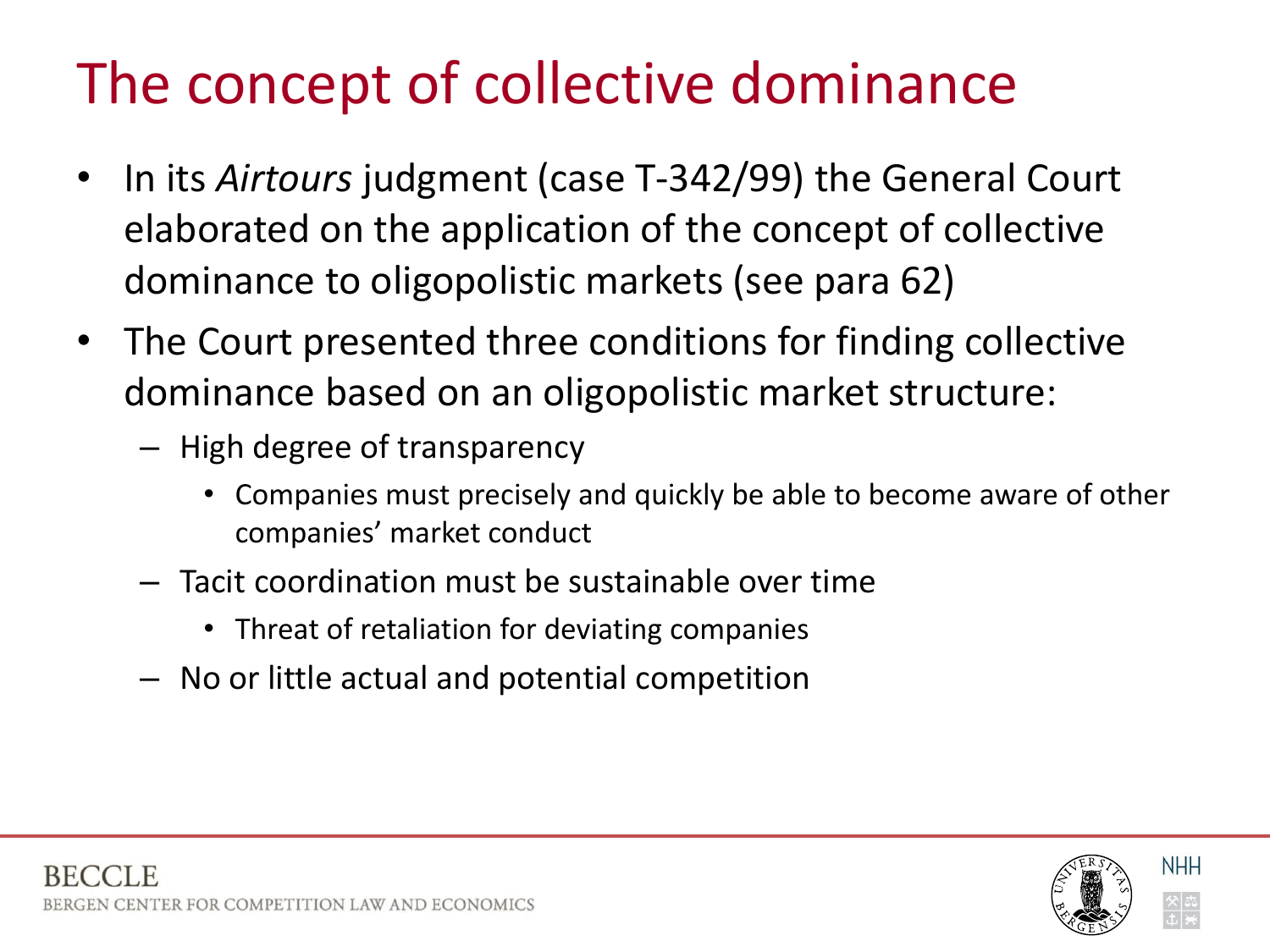### The concept of collective dominance

- *Airtours* was a merger case, not an art. 102 case
- In its *Piau* judgment the General Court confirmed that the same test applies to art. 102 (para 111).

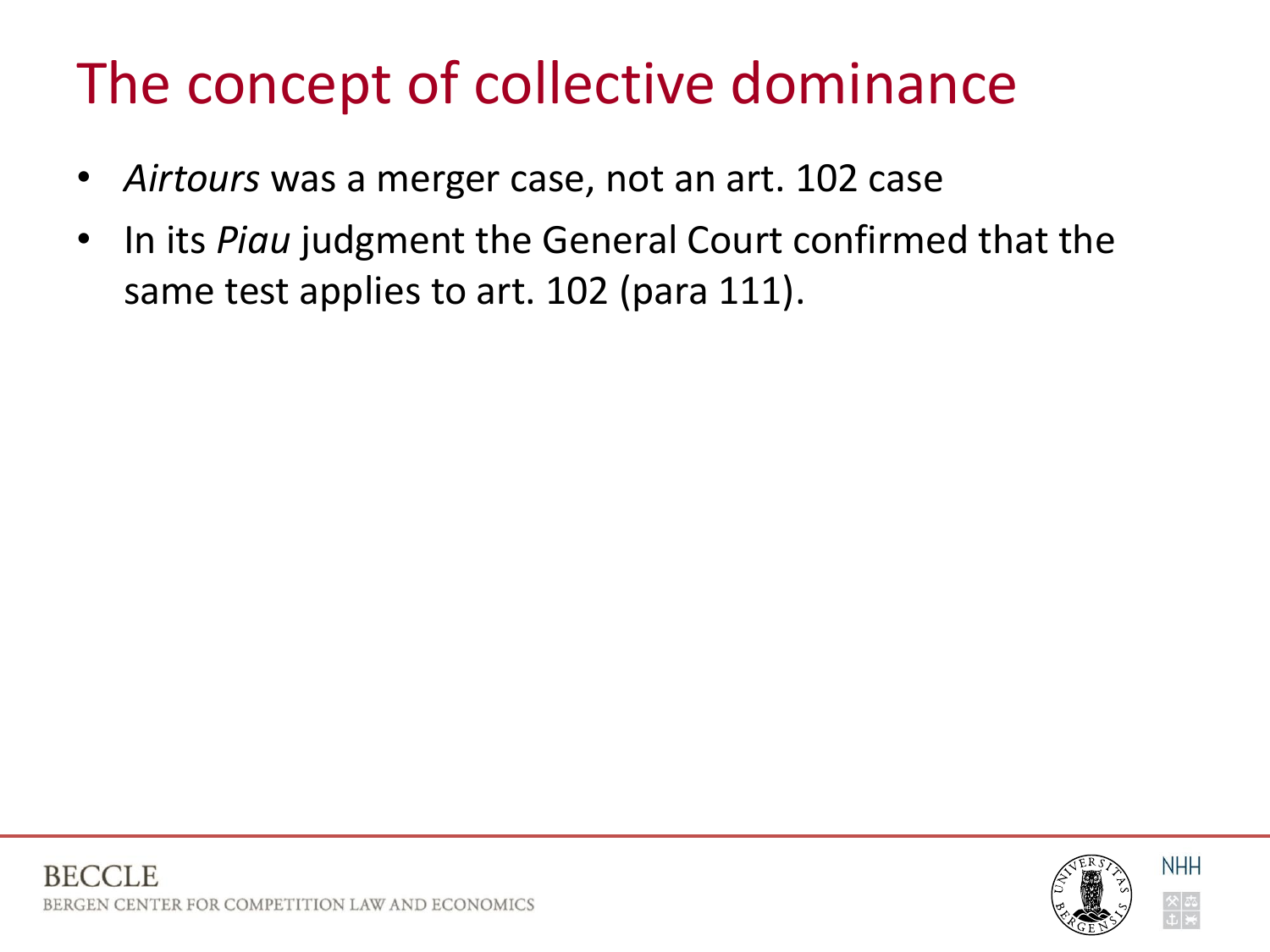### Abuse of collective dominance

• The most typical effect of a collective dominant position in an oligopoly is collusion



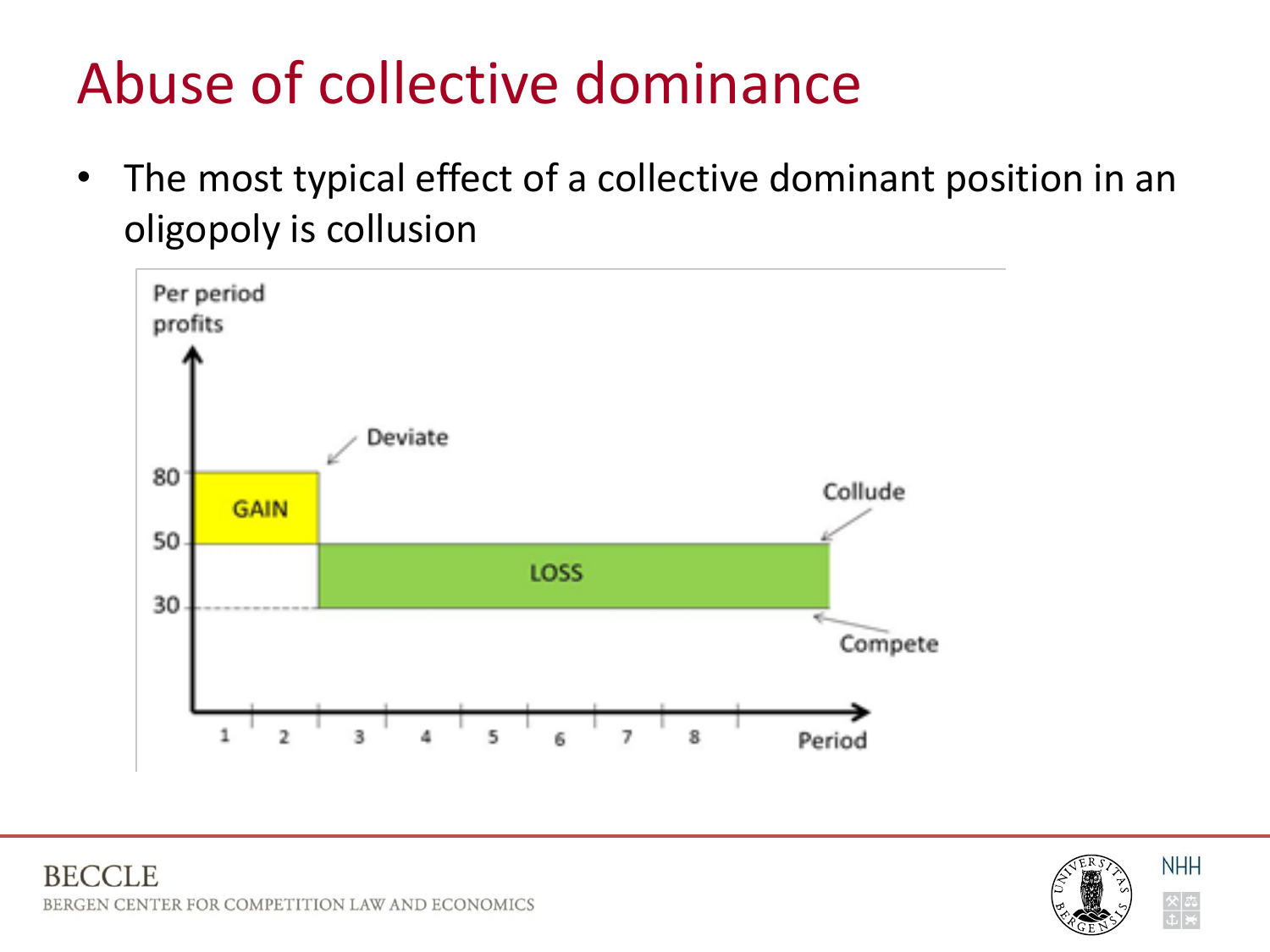### Abuse of collective dominance

- Interfering with the tacit collusion as such is problematic
	- Would have to interfere with or sanction the price level
		- When is a price excessive?
		- What is the suitable remedy?
	- Art. 102 designed to prohibit conduct
		- The coordinated effects in a oligopoly is a consequence of the market structure
- We should hence discuss if other forms of behaviour liable to restrict competition in an oligopoly may amount to an abuse of a collective dominant position

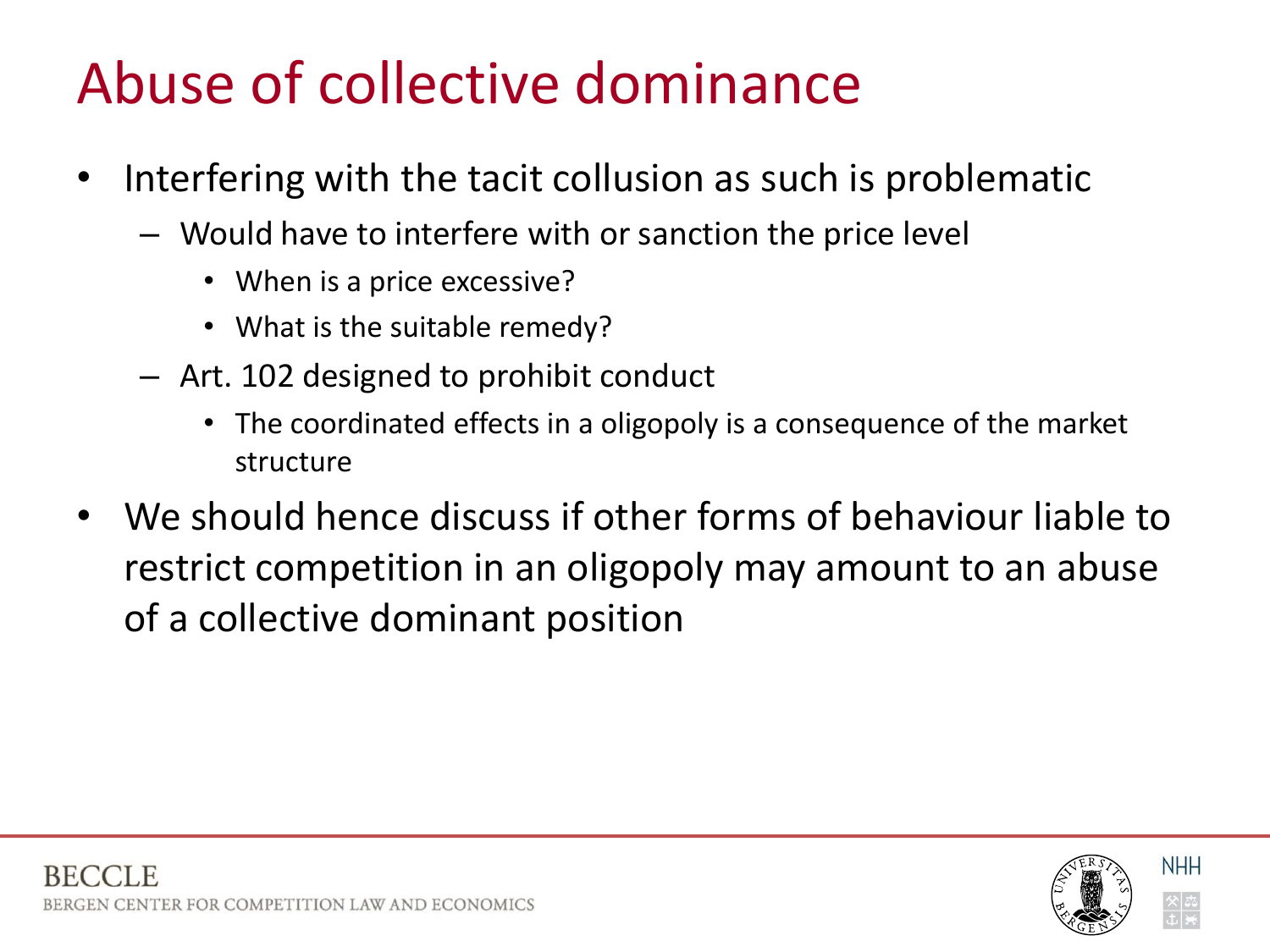### Conduct with Coordinated Effects

- Meet-Competition Clause
	- Reducing the profit gained from deviation and may facilitate collusion



– Unilateral introduction of MCC falls outside art 101.



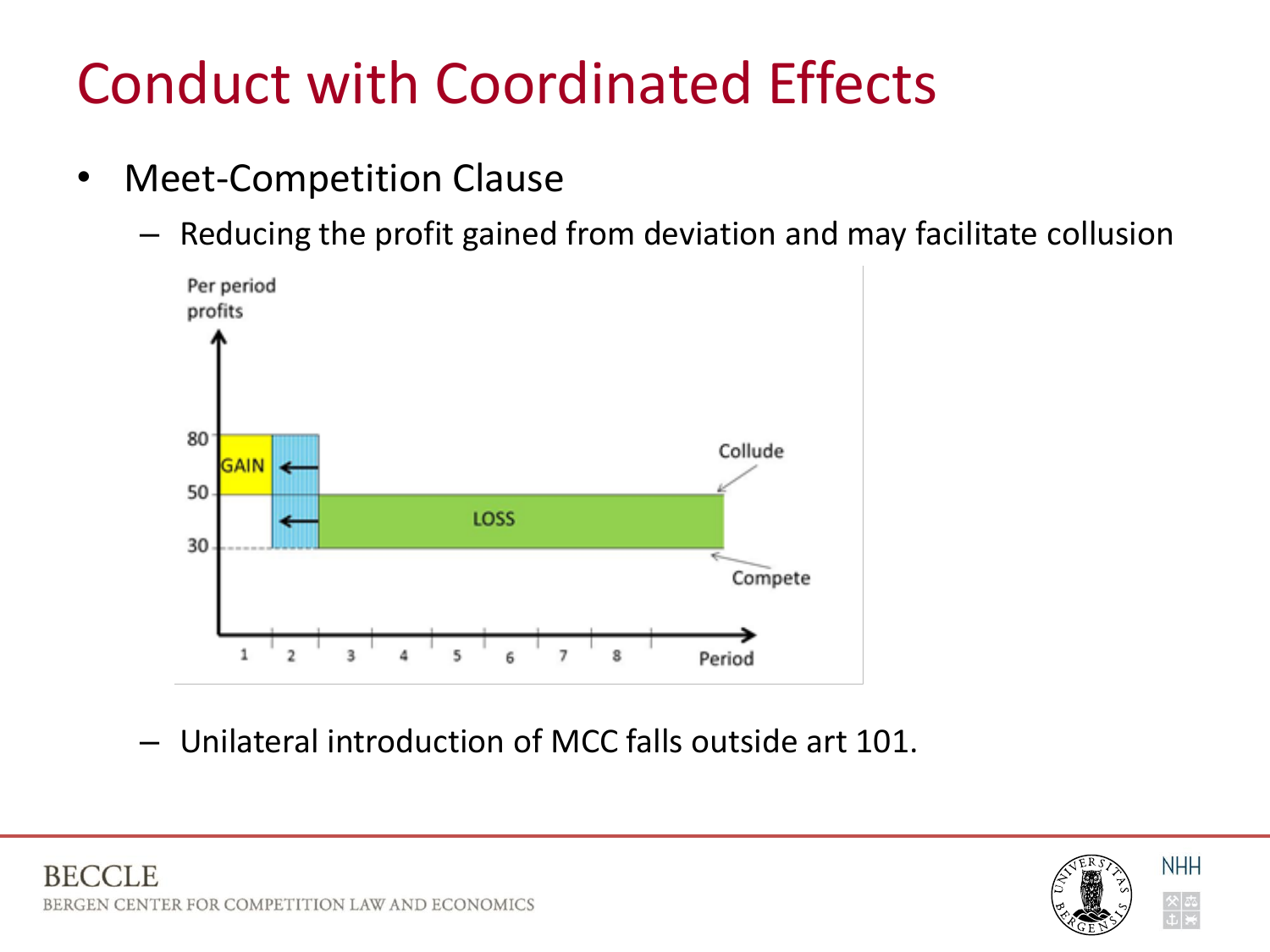### Conduct with Coordinated Effects

- Most Favoured-Customer Clause
	- Promising each customer the same offer as given to other customers
	- Increases the cost of deviating, especially if offered retroactively
	- On the other hand it may also make it costly to retaliate through aggressive competition
- Minority Shareholding
	- Acquiring a minority shareholding in a competing firm reduces short term gain from deviating, as part of the losses inflicted on other firms is internalized
	- May also increase transparency

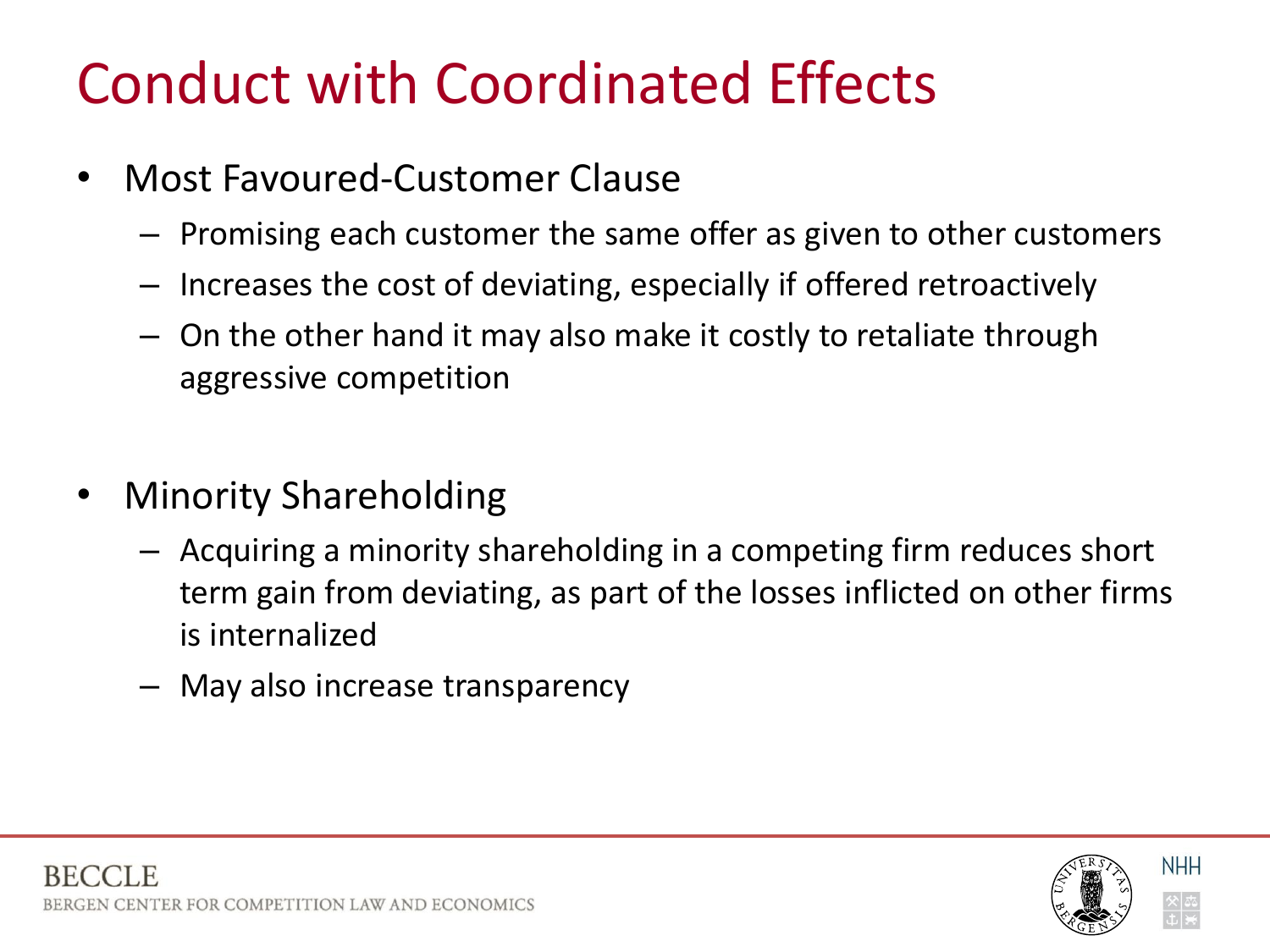### Comparing single firm abuse and abuse of collective dominance

- Traditional single firm abuses are exclusionary conduct
- Conduct with coordinated effects in an oligopoly are not exclusionary
- Instead of excluding rivalry from outsiders, the conduct "excludes" rivalry among the collective dominant firms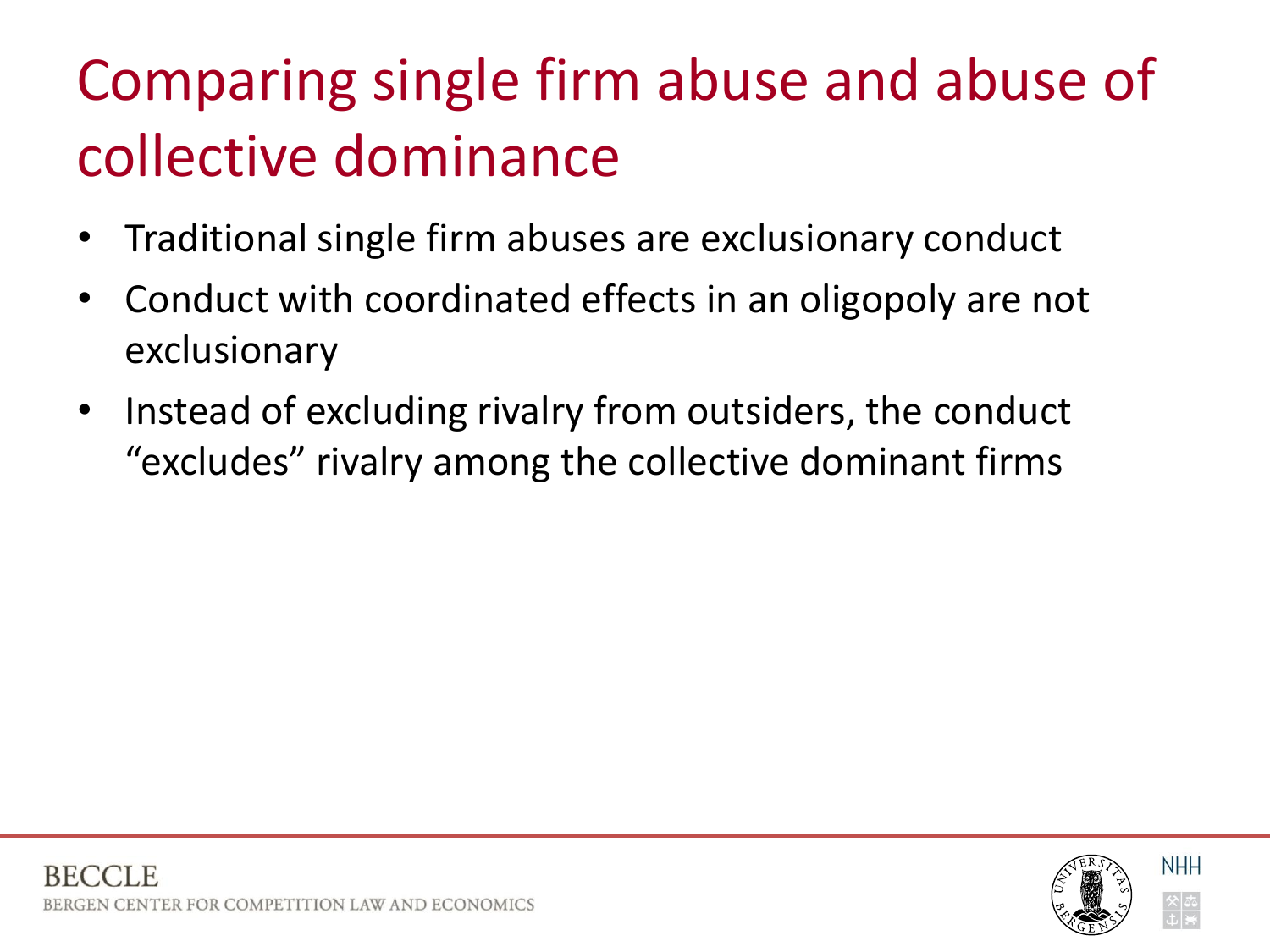#### Case law on Abuse of Collective Dominance

- Only a few cases, and these cases did not concern typical oligopolies
- No discussion of the concept of abuse of a collective dominant position in these judgments
- General statements by the courts indicating that the abuse criterion is the same for collective dominance as it is for single firm dominance
	- See case C-393/92, *Almelo* and Case T-228/97, *Irish Sugar*.

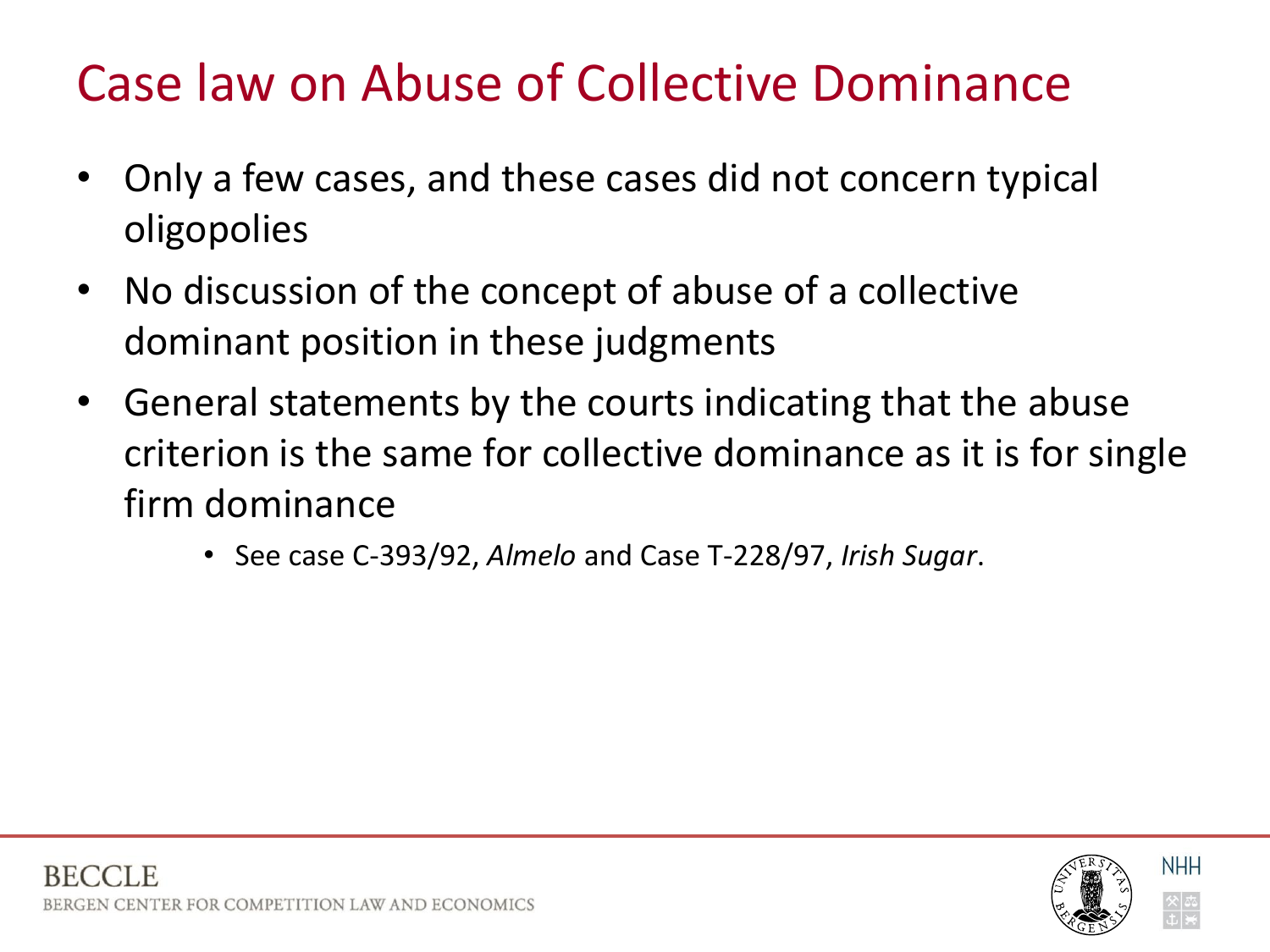### Summary (so far)

- Companies in an oligopoly may be found to be in a collective dominant position
- The concept of abuse mainly covers exclusionary abuses?
- Possibly anti-competitive conduct in an oligopoly is not exclusionary
- Mismatch between the traditional concept of abuse and possible harmful conduct in oligopolies
- The Courts state that the concept of abuse is identical for single firm dominance and collective dominance
	- Does that imply that the types of conduct which may restrict competition in an oligopoly market falls outside the scope of art 102?

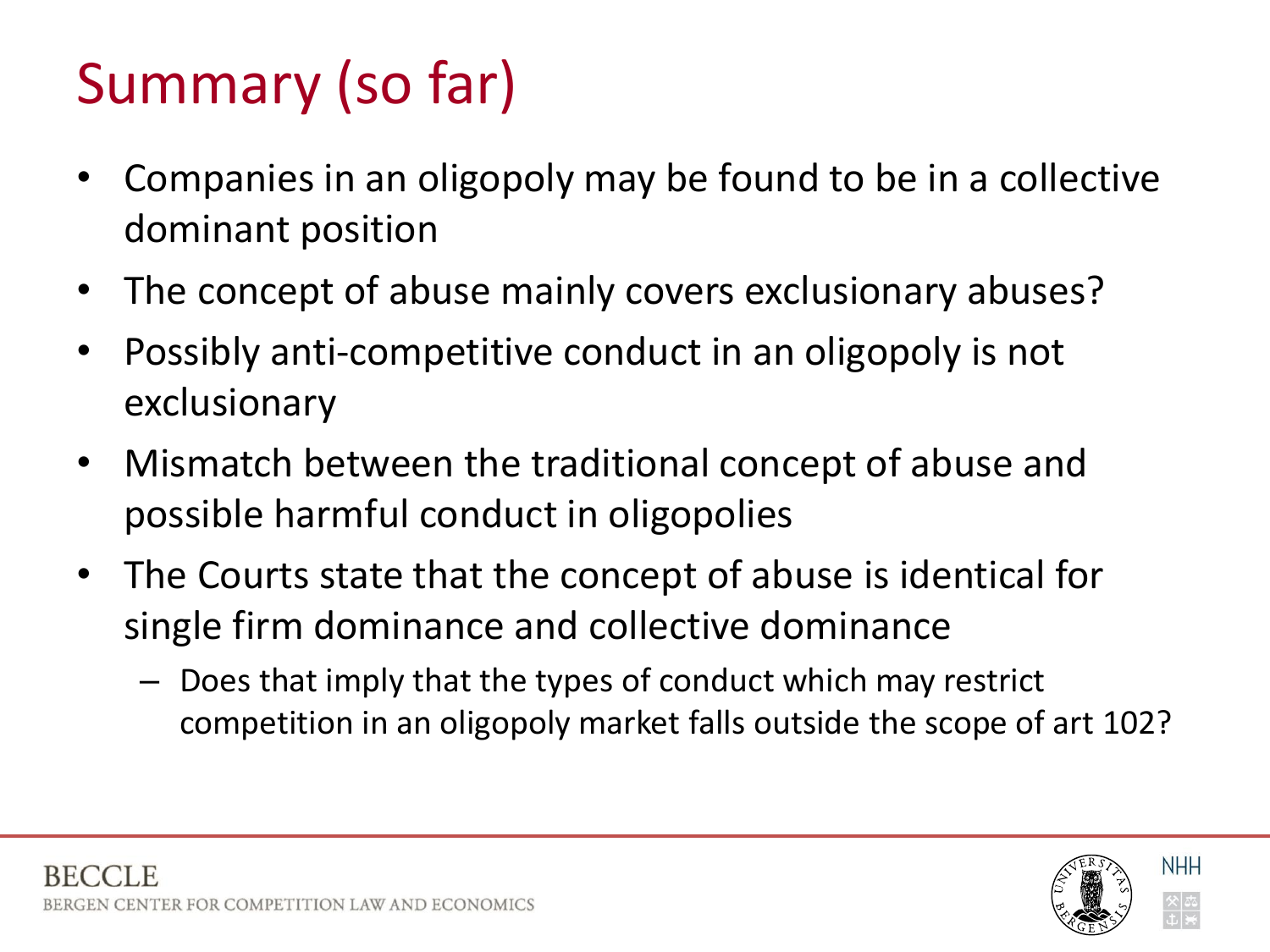### A New Approach to Abuse of Collective Dominance and oligopolies

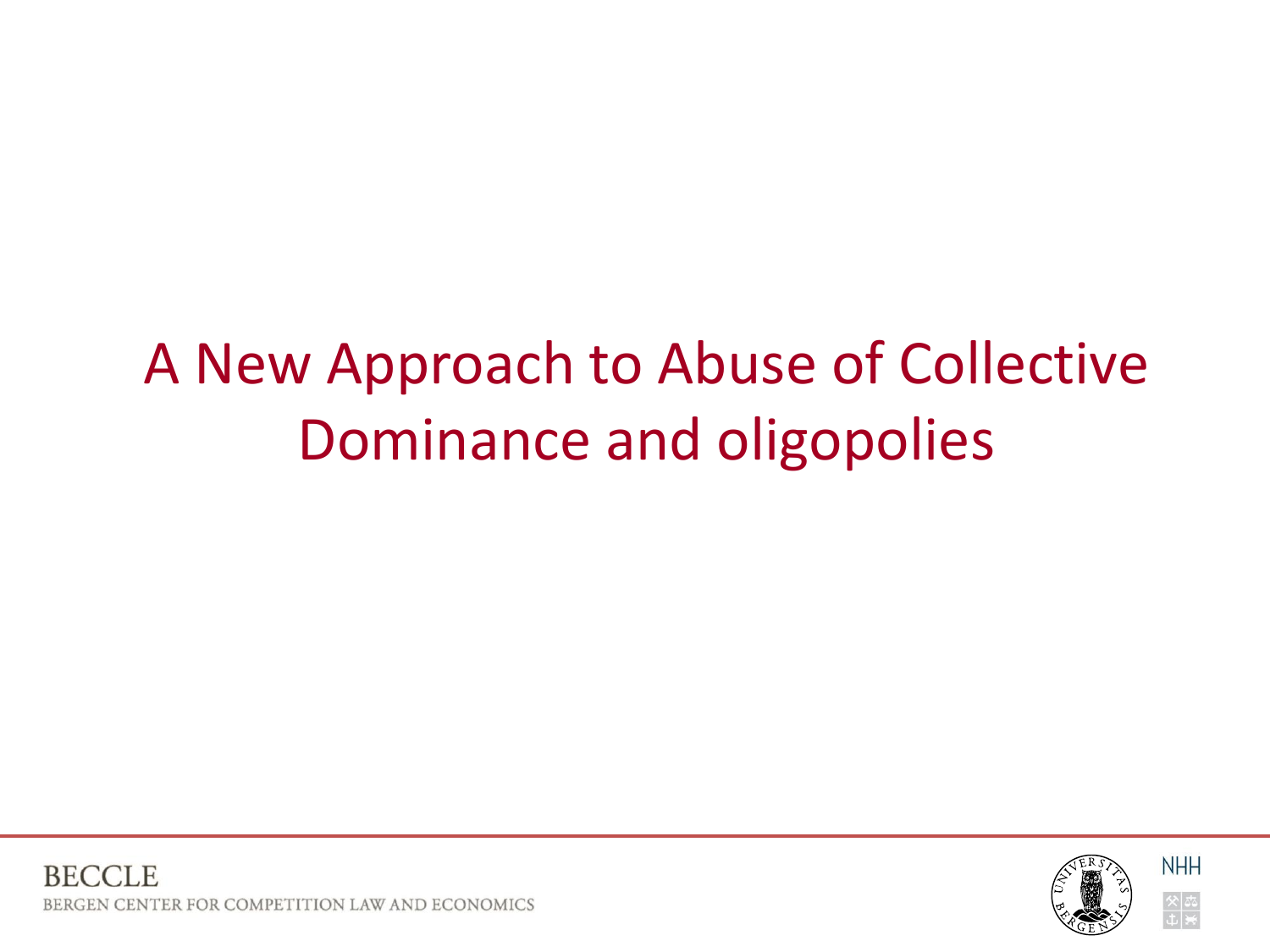### Weaknesses in the traditional approach

- The traditional approach, applying the same abuse-concept and tests on collective dominance as single firm dominance, is not effective
- It has lead to a discussion of applying unfair prices as a possible abuse of collective dominance
	- Which is not a suitable approach
- It doesn't take into account the difference in effects
	- The dominant position itself rests on different structural factors (coordinated and not unilateral effects)
	- And potential anti competitive effects may occur in very different ways
- **A new approach is needed – Does the legal framework allow a new approach?**

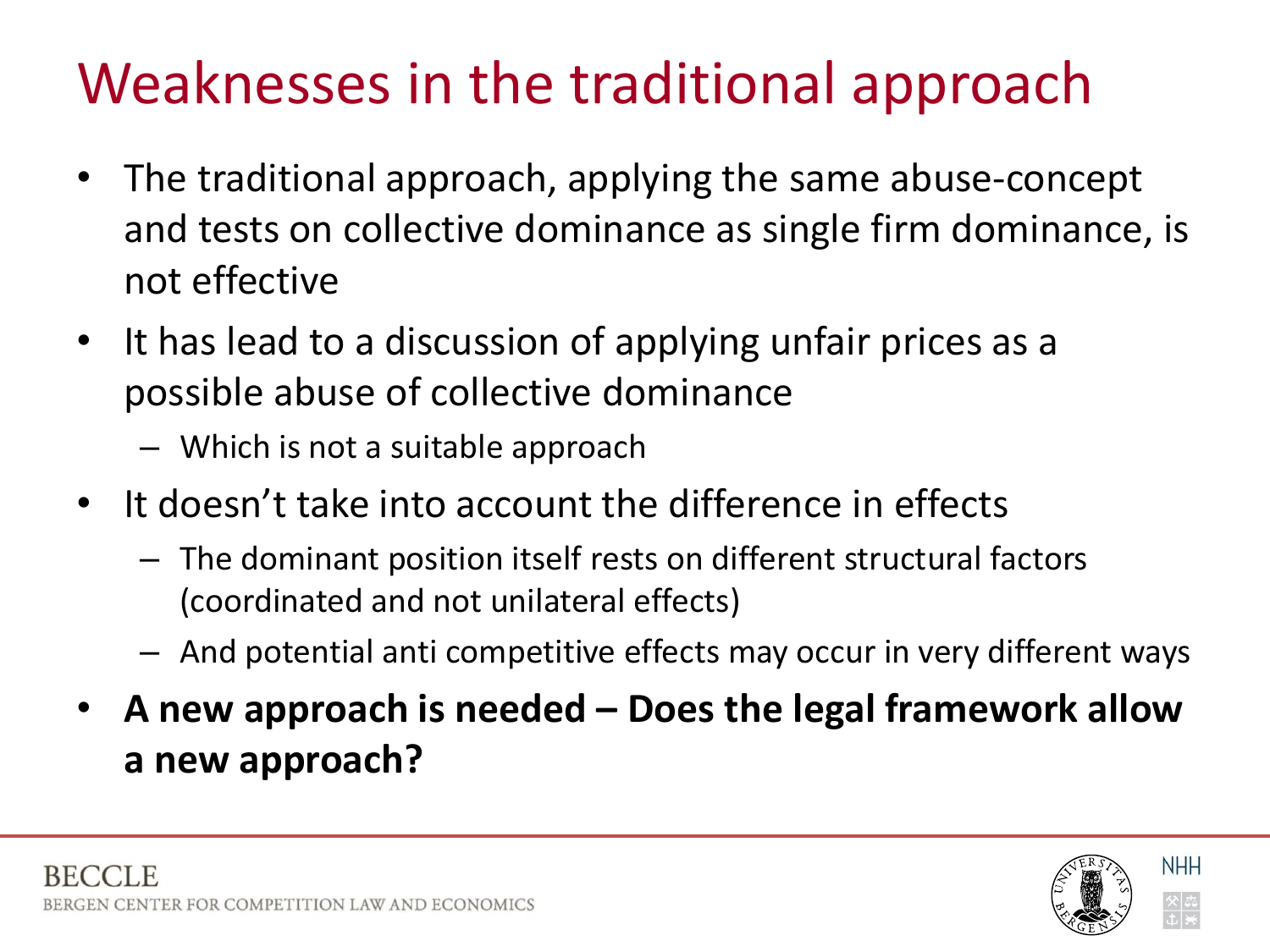### The definition of abuse

- Case 6/72, Continental Can: «The strenghtening of the position of an undertaking may be an abuse», para 27
- Case 85/76, *Hoffmann-La Roce,* para 91
- *"The concept of abuse is an objective concept relating to the behaviour of an undertaking in a dominant position which is such as to influence the structure of a market where, as a result of the very presence of the undertaking in question, the degree of competition is weakened and which, through recourse to methods different from those which condition normal competition in products or services on the basis of the transactions of commercial operators, has the effect of hindering the maintenance of the degree of competition still existing in the market or the growth of that competition."*
- The definitions provide a flexible legal basis focusing on the effects of the conduct

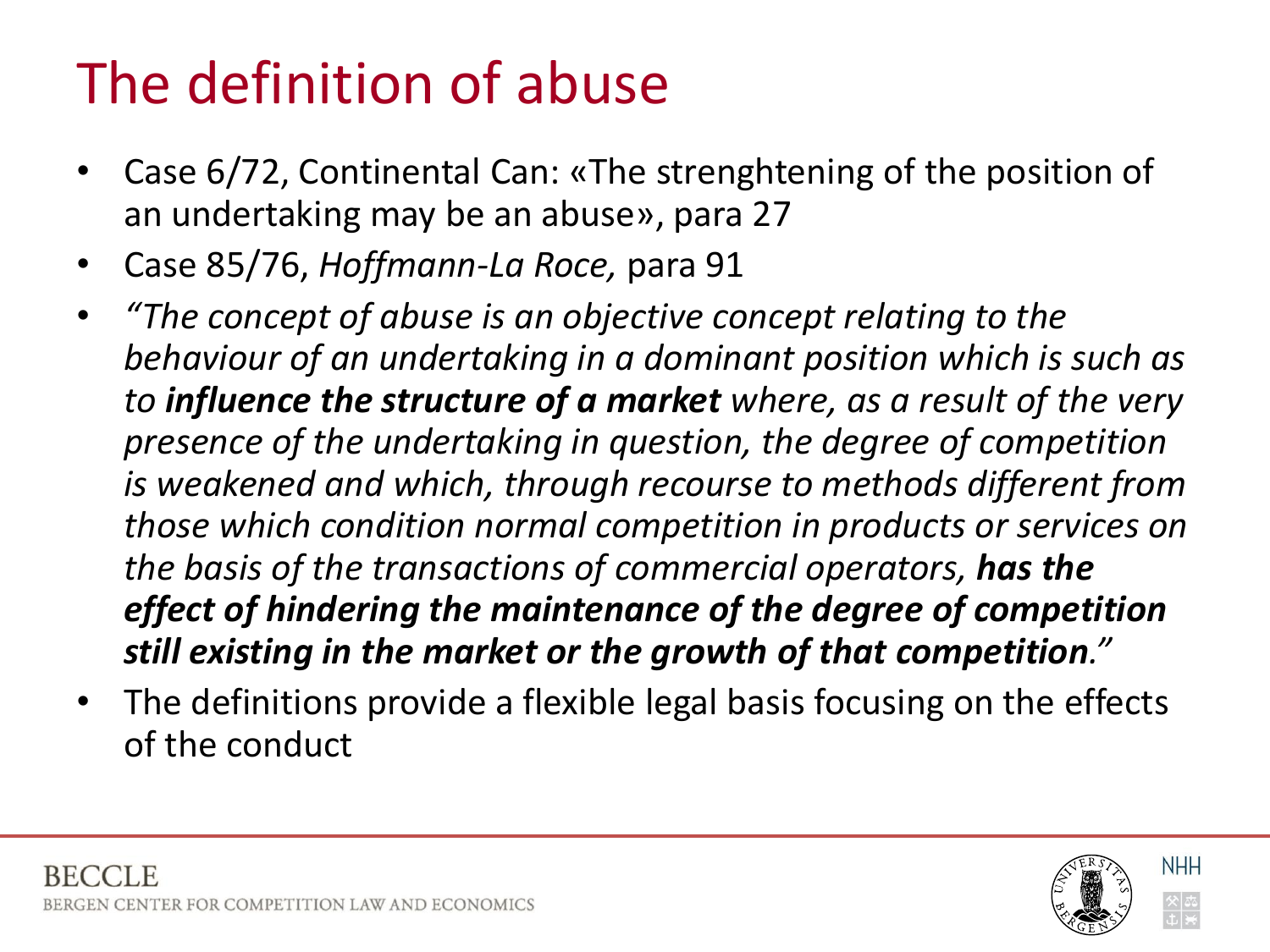## The definition of abuse applied to conduct with coordinated effects in an oligopoly

- The definitions provide a flexible legal basis to adjust the concept of abuse to the possible anti-competitive effects which may arise in oligopolies
- By restricting or eliminating 'internal' competitive pressure a collective dominant position may be **strengthened**
	- Similar to how eliminating external competitive pressure may strengthen a single firm dominant position
- The types of conduct which may reduces incentives to deviate from collusion, may have a **negative effect on competition**
- The definition of an abuse does not prevent adjusting the concept to catch conduct restricting competition in oligopolies

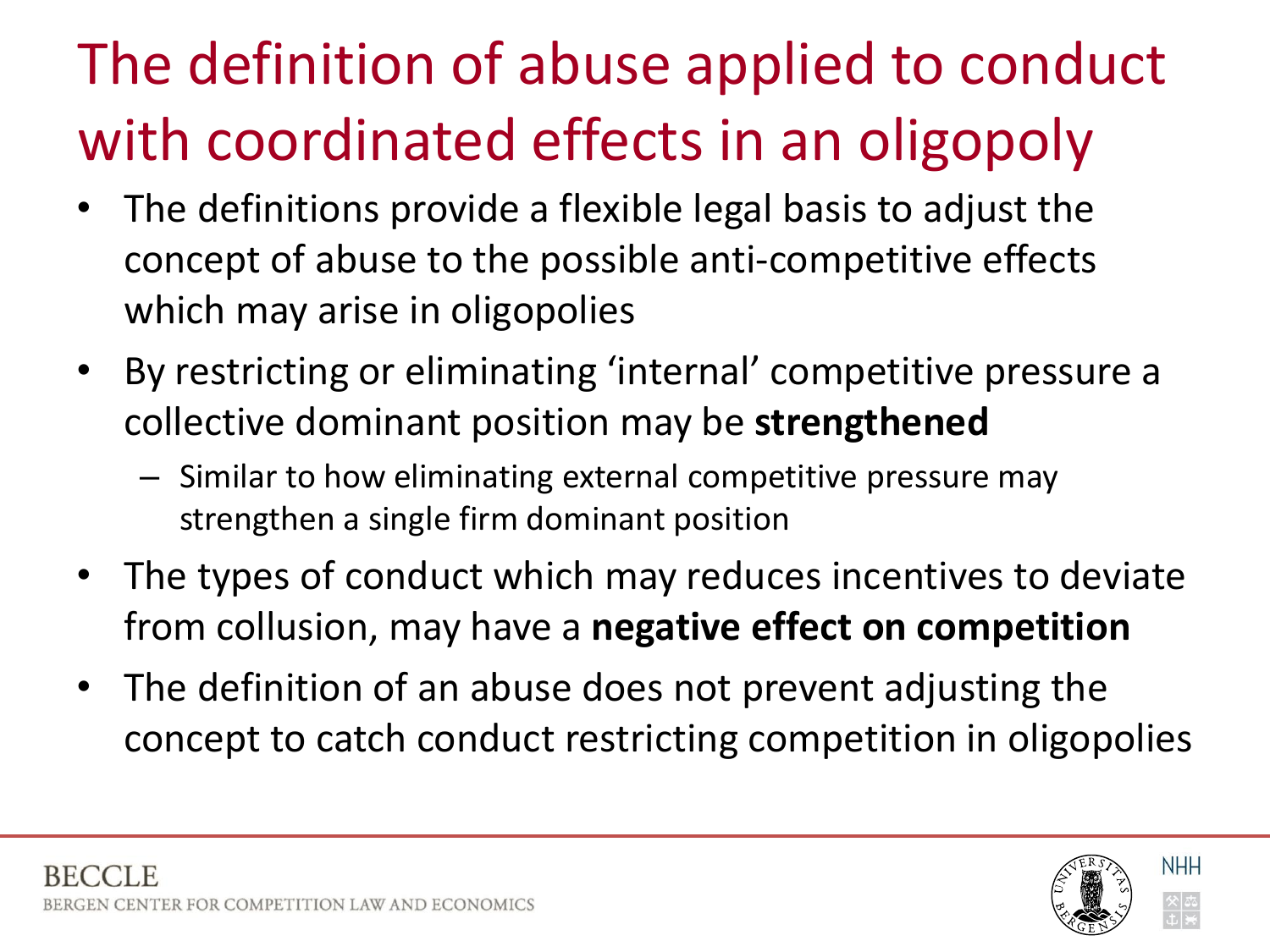### Is case law an obstacle to adjusting the concept of abuse for collective dominance?

- Are the statements by the courts about the abuse criterion for collective dominance being the same as for single firm dominance and obstacle?
- No
	- Case law on the application of art 102 in conjunction with art 106 shows that the concept of abuse may be adjusted to fit with the relevant context (or to fit the relevant theories of harm)
		- These are cases where a public company or a company granted special or exclusive rights are dominant
		- In these cases the courts have developed different tests for finding abuse, for cases regarding e.g. extending the dominant position to other markets and unavoidable demand limitation.
	- The main point here being that the case law demonstrates that art 102 has an inherent flexibility which may lead to 'new' forms of behaviour being classified as abusive

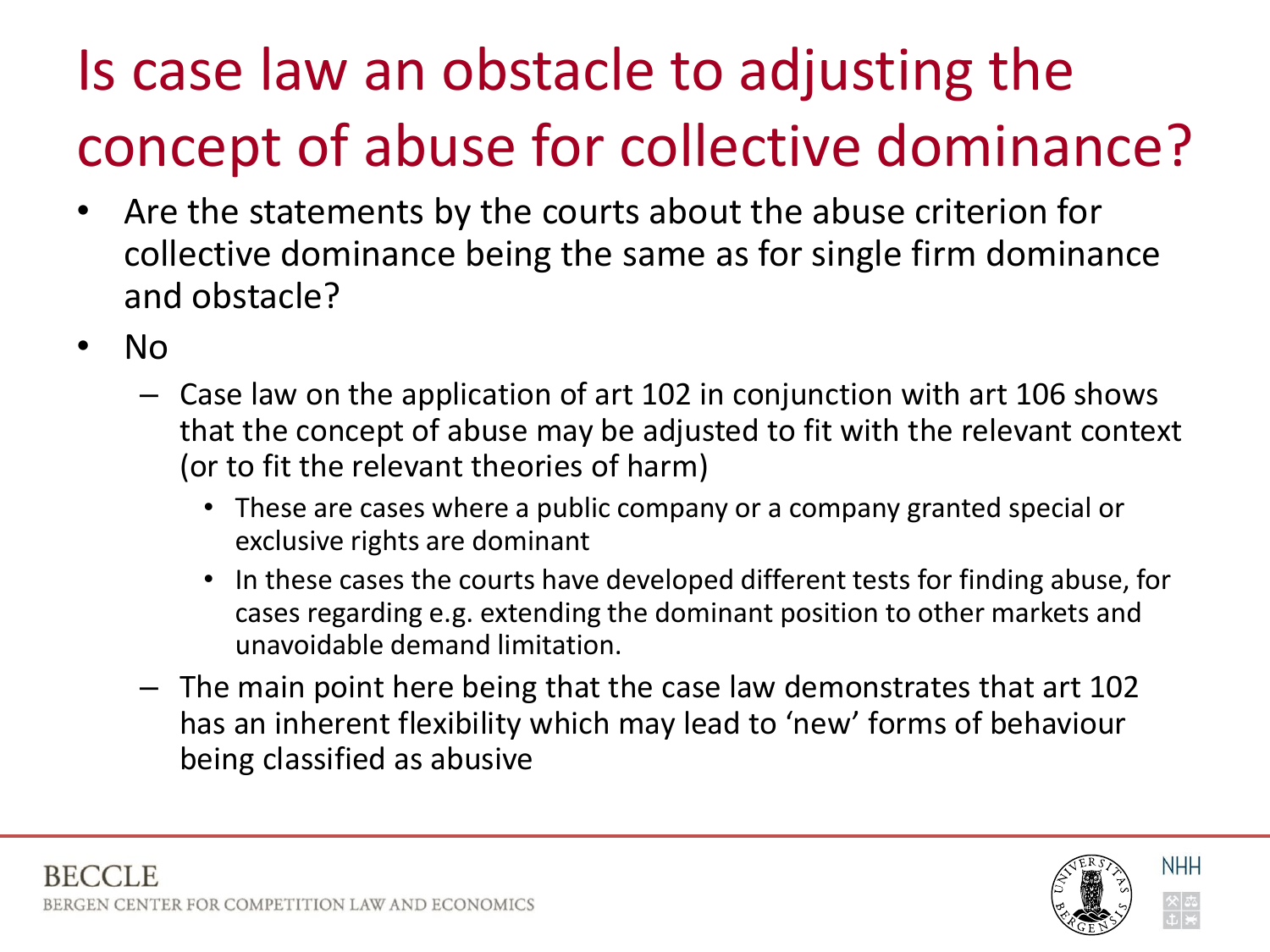#### Summary

- The concept of abuse of a collective dominant position may cover practices different from those constituting an abuse of single firm dominance
- The competitive concern in oligopolies are different than in single firm dominance
- Practices such as MFC, MCC and acquiring minority shareholding are practices falls outside the scope of art 101
	- Arguably a need for them to be covered by art. 102.